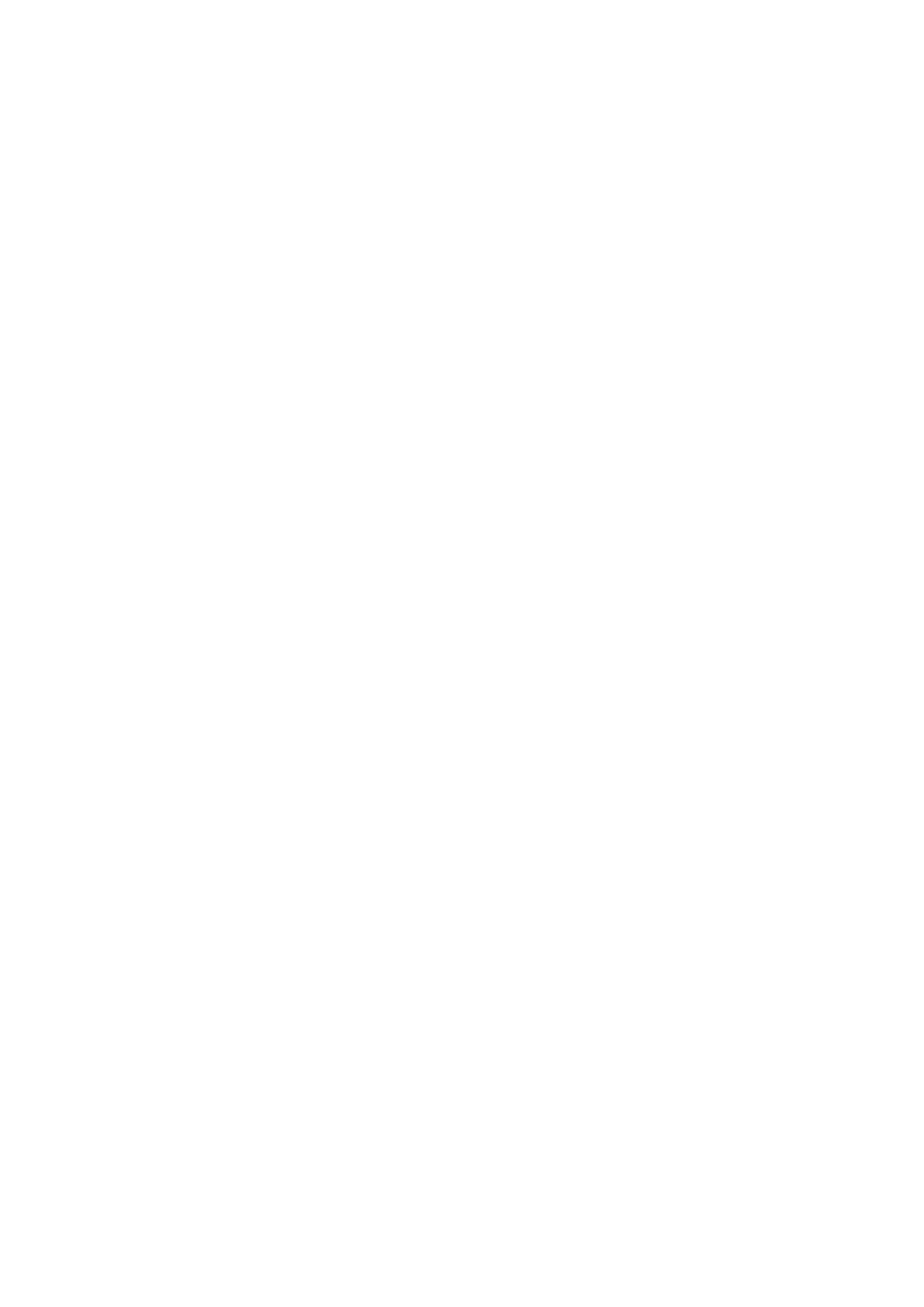# **TABLE OF CONTENTS 10 NOVEMBER 2016**

**Business Page No.**

| <b>Meeting Conduct</b><br>1. |
|------------------------------|
|------------------------------|

- **1. 1 Chief Executive's Welcome**
- **1. 2 Apologies**
- **1. 3 Address by the Mayor**
- **1. 4 Declaration of Tawa Community Board Members Elect**
- **1. 5 General Explanation by Chief Executive**

| 2. Reports |                                           |  |  |
|------------|-------------------------------------------|--|--|
|            | 2.1 Election of Chair and Deputy Chair    |  |  |
|            | 2.2 Setting of the First Ordinary Meeting |  |  |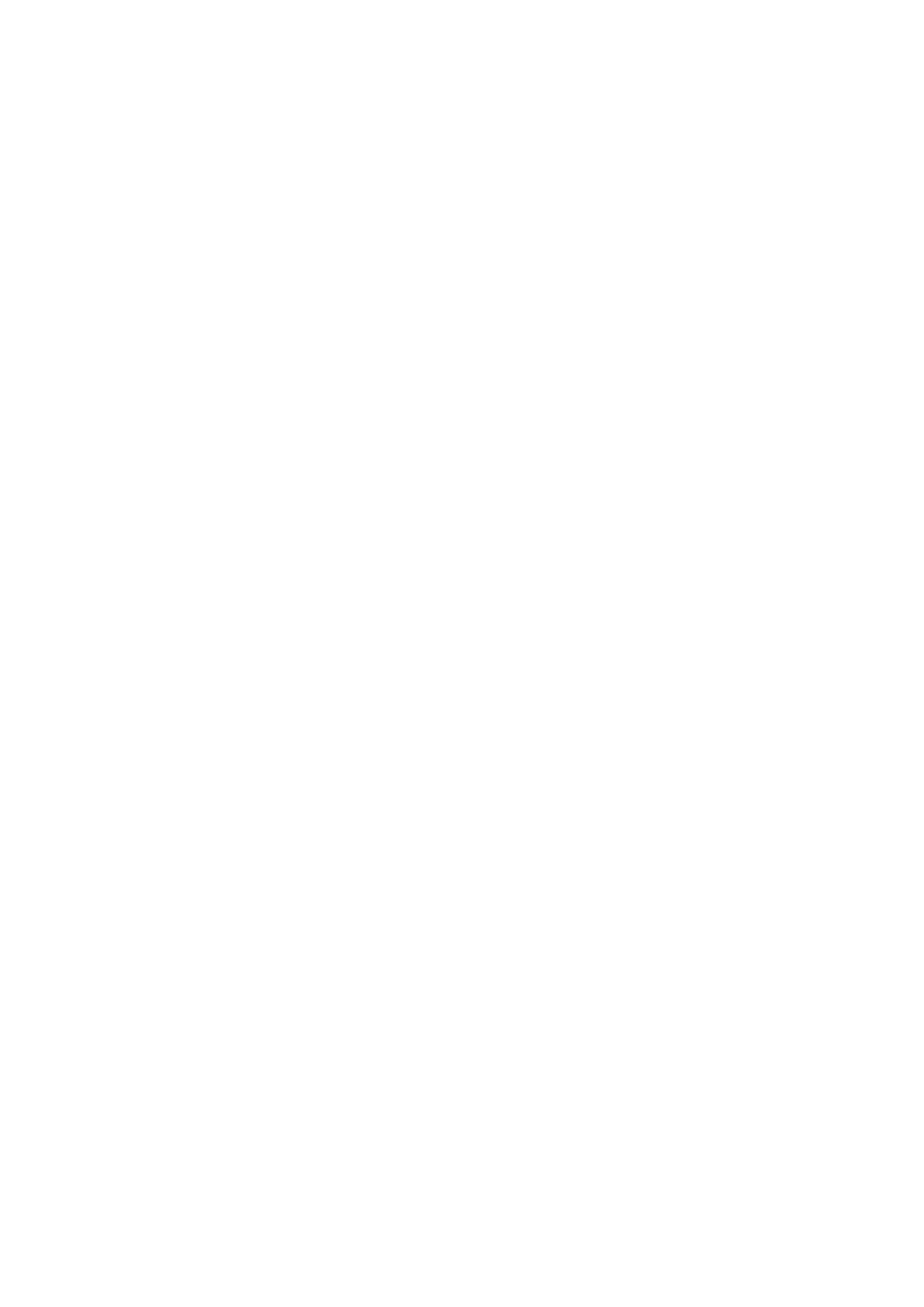## <span id="page-4-1"></span><span id="page-4-0"></span>**2. Reports**

# **ELECTION OF CHAIR AND DEPUTY CHAIR**

### **Purpose**

- 1. As required under Schedule 7, Part 2, clause 37, of the Local Government Act 2002 (the Act), the Tawa Community Board must elect one of its members at its inaugural meeting to be its Chair for the 2016-2019 triennium. The appointment is made by resolution of the Tawa Community Board.
- 2. The appointment of a Deputy Chair is optional but is recommended. In the event that the appointed Chair of the Tawa Community Board is absent or incapacitated for any reason, the Deputy Chair will act on behalf of the Chair and fulfil the duties of the Chair. The appointment is made by resolution of the Tawa Community Board.

#### **Summary**

3. The appointment of a member of the Tawa Community Board as Chair is required under statute. The election of a member of the Tawa Community Board as Deputy Chair will provide the Tawa Community Board with an agreed representative to fulfil the duties of the Chair in the event that the Chair is unable to fulfil his or her duties.

### **Recommendations**

That the Tawa Community Board:

- 1. Receive the information.
- 2. Agree to nominate and appoint a member of the Tawa Community Board as Chair for the 2016-2019 triennium.
- 3. Agree to nominate and appoint a member of the Tawa Community Board as Deputy Chair for the 2016-2019 triennium.

### **Background**

#### **Role of the Chair**

- 4. The Chair of the Tawa Community Board is responsible for:
	- Ensuring the decisions of the Board are consistent with the powers delegated to it by Wellington City Council
	- Conducting the business of the Board in an orderly way and in accordance with the Board's Standing Orders and any other legislation that may apply
	- Act as official spokesperson for the Tawa Community Board on issues within its terms of reference and delegations.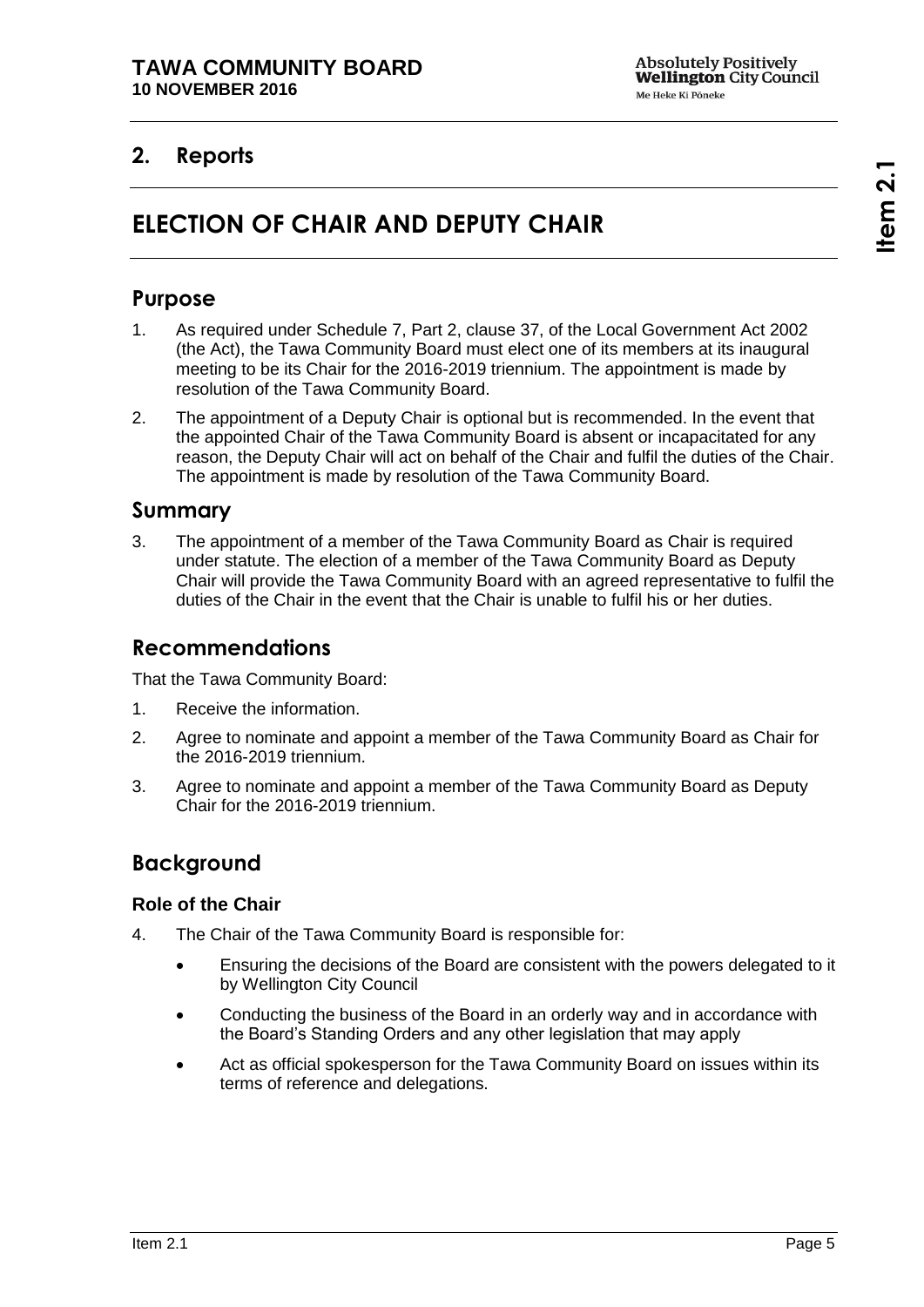#### **Role of the Deputy Chair**

5. In the event of the Chair being absent or incapacitated, the Deputy Chair must perform all the responsibilities and duties of the Chair and must preside at the meeting where the Chair is absent.

#### **Method of voting**

- 6. Clause 25, Schedule 7 of the Local Government Act 2002 prescribes the appointment of the Chair using one of two voting systems (either System A or System B) and must be by resolution of the Board.
- 7. The prescribed method of voting will be done using "System A" as per Tawa Community Board's current standing orders (Standing order 2.6.1).
- 8. "System A" states that a person is elected or appointed to a role if he or she receives the votes of a majority of the members of the Tawa Community Board present and voting.
- 9. The voting process is as follows:
	- a) There is a first round of voting for all candidates; and
	- b) If no candidate is successful in that round, there is a second round of voting from which the candidate with the fewest votes in the first round is excluded; and
	- c) If no candidate is successful in the second round there is a third, and if necessary subsequent rounds of voting from which, each time, the candidate with the fewest votes in the previous round is excluded; and
	- d) In any round of voting, if 2 or more candidates tie for the lowest number of votes, the person excluded from the next round is resolved by lot.

### **Discussion**

- 10. There are no requirements for a formal nomination. The Mayor will call for nominations at the inaugural meeting of the Tawa Community Board. Members may be nominated for these roles "in absentia" but cannot vote.
- 11. Voting will be conducting as prescribed with the appointments of the Chair and Deputy Chair confirmed by resolution of the Tawa Community Board.
- 12. Following the appointment of the Chair, the Mayor will invite the Chair to preside over the remainder of the inaugural meeting. The term of office for both the Chair and Deputy Chair shall be for the duration of the 2016-2019 triennium.
- 13. The Chair and the Deputy Chair may terminate or have their office terminated by:
	- Resigning as Chair or Deputy Chair
	- A majority decision of the Tawa Community Board by resolution
	- Being no longer eligible to hold office.

#### **Options**

14. Should the Board not appoint a Deputy Chair and the Chair is absent, then the Board members present at any meeting must elect one of the members present (by resolution) to act as Chair for that meeting.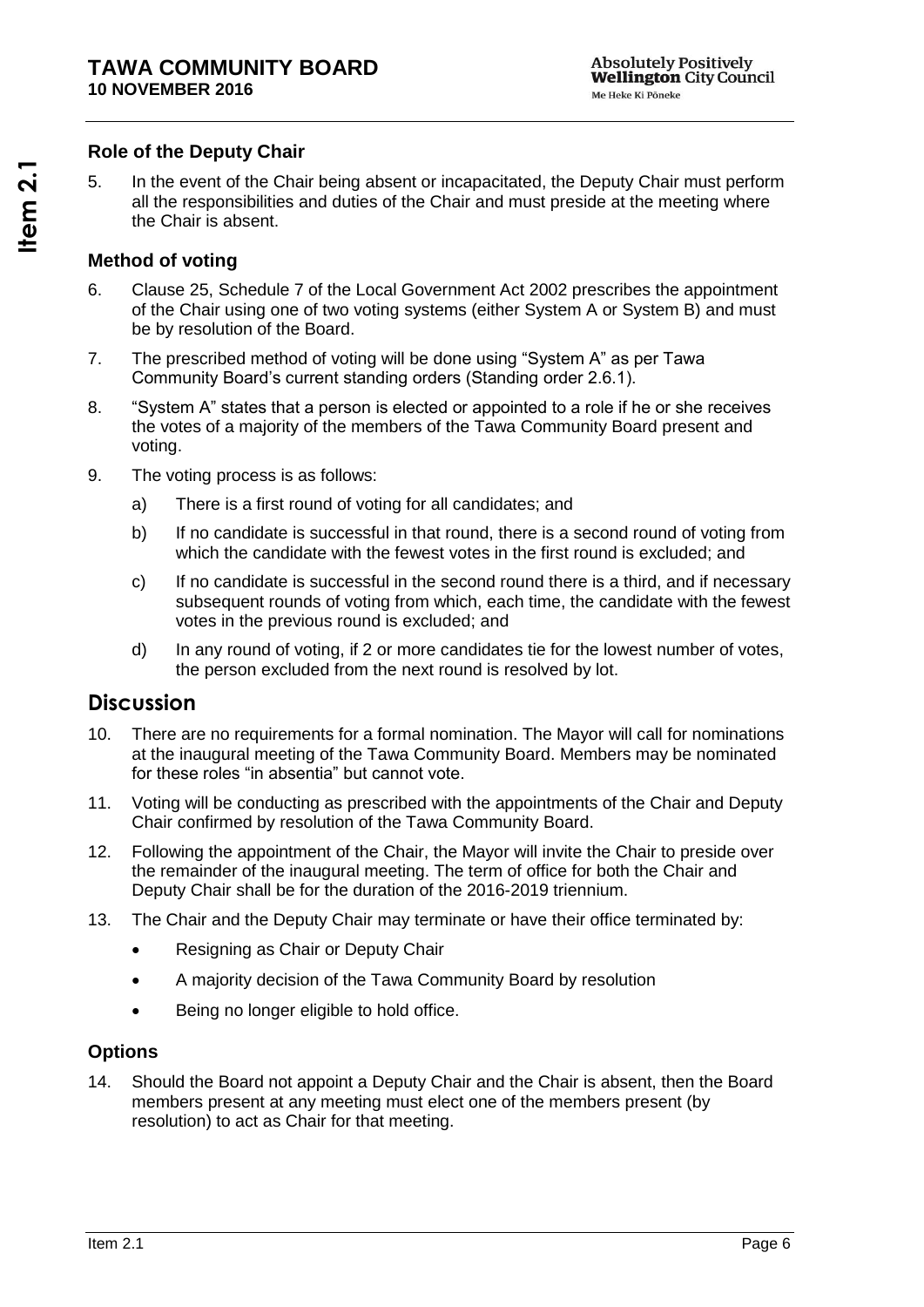#### **Next Actions**

15. N/A.

### **Attachments**

Nil

| Authors    | Helga Sheppard, Governance Advisor<br>Clare Sullivan, Principal Governance Advisor          |
|------------|---------------------------------------------------------------------------------------------|
| Authoriser | Anusha Guler, Manager Democratic Services<br>Kane Patena, Director Governance and Assurance |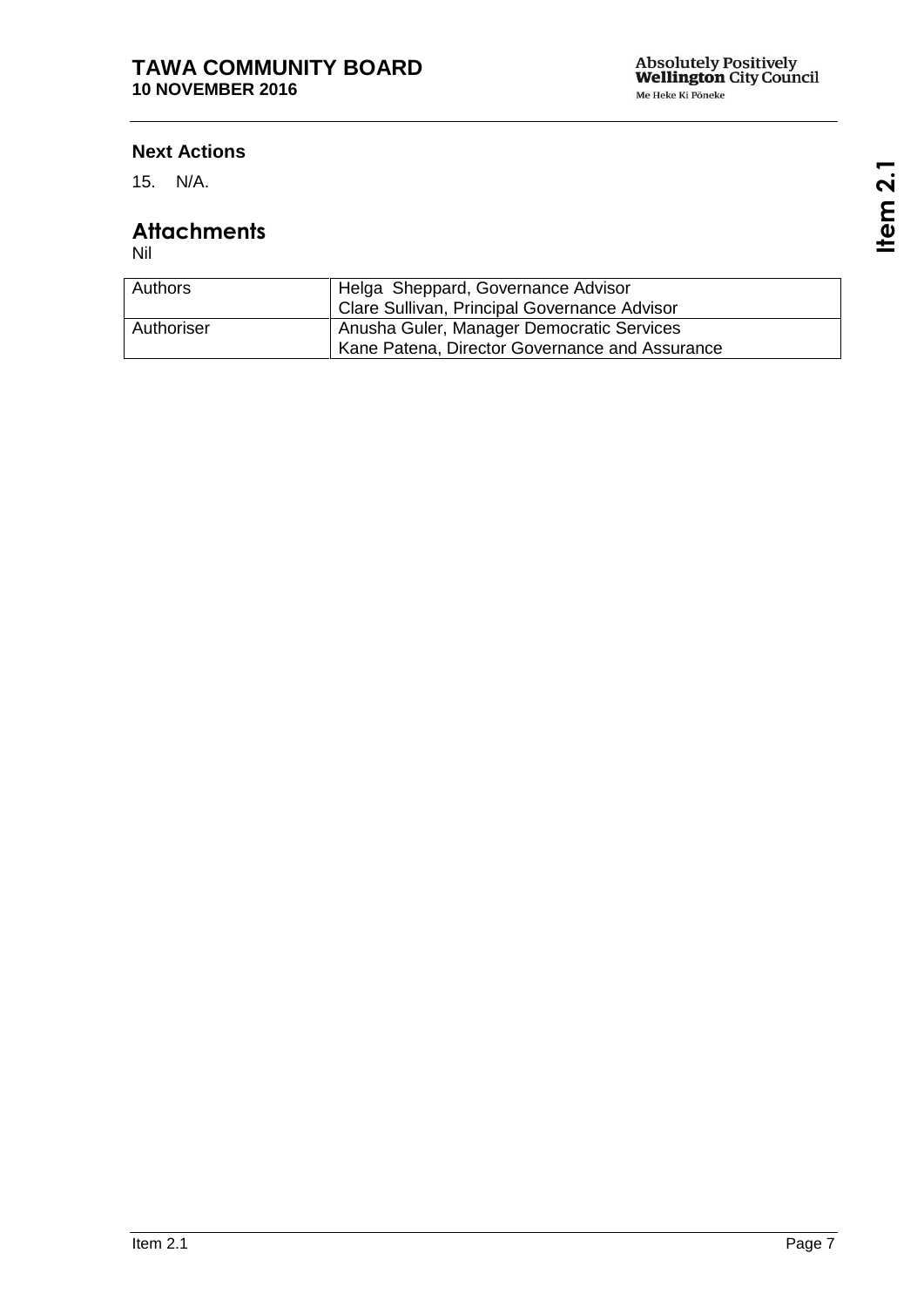# **SUPPORTING INFORMATION**

**Engagement and Consultation** None required.

**Treaty of Waitangi considerations** There are no Treaty of Waitangi considerations.

## **Financial implications**

Not applicable.

**Policy and legislative implications** This report meets the requirements of the Local Government Act 2002.

**Risks / legal**  This report meets the requirements of the Local Government Act 2002.

**Climate Change impact and considerations** Not applicable.

**Communications Plan** Not applicable.

**Health and Safety Impact considered** Not applicable.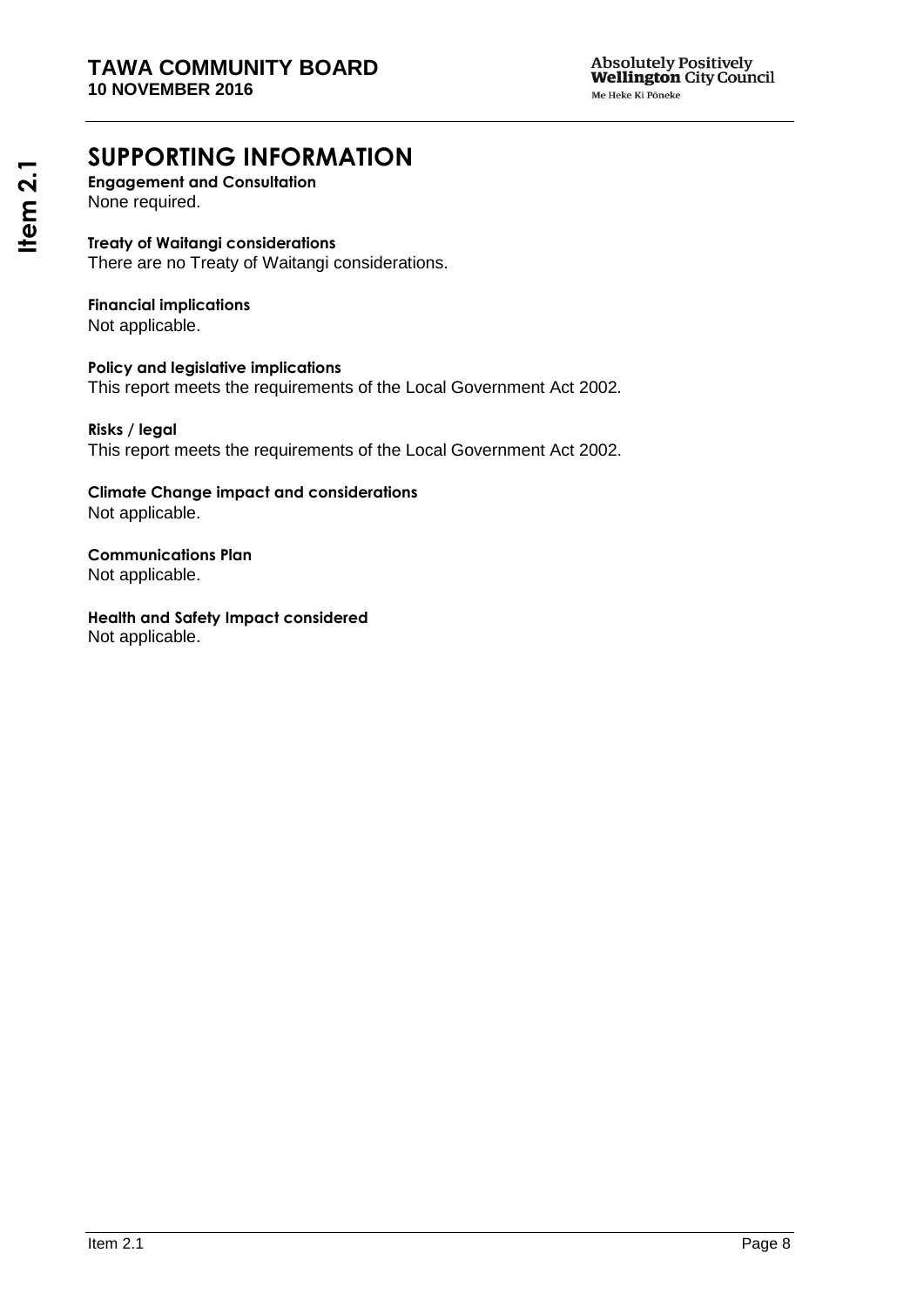# <span id="page-8-0"></span>**SETTING OF THE FIRST ORDINARY MEETING**

### **Purpose**

1. To provide for the setting of the date and time of the first ordinary meeting of the Tawa Community Board for the 2016-2019 triennium.

### **Recommendations**

That the Tawa Community Board:

- 1. Receive the information.
- 2. Agree to set the first ordinary meeting of the 2016-2019 triennium for 7pm on Thursday, 8 December 2016 at the Tawa Community Centre.

### **Background**

2. As required under clause 21, Schedule 7 of the Local Government Act 2002, the Tawa Community Board is required to set the date and time of its first ordinary meeting and this must be agreed by the Board at its inaugural meeting.

### **Discussion**

- 3. It is proposed that the first ordinary meeting will take place at 7pm on Thursday, 8 December 2016 at the Tawa Community Centre.
- 4. At this meeting, the Board will consider a meeting schedule for 2017 and other ordinary business of the Board.

### **Attachments**

Nil

| <b>Authors</b> | Helga Sheppard, Governance Advisor<br>Clare Sullivan, Principal Governance Advisor          |
|----------------|---------------------------------------------------------------------------------------------|
| Authoriser     | Anusha Guler, Manager Democratic Services<br>Kane Patena, Director Governance and Assurance |